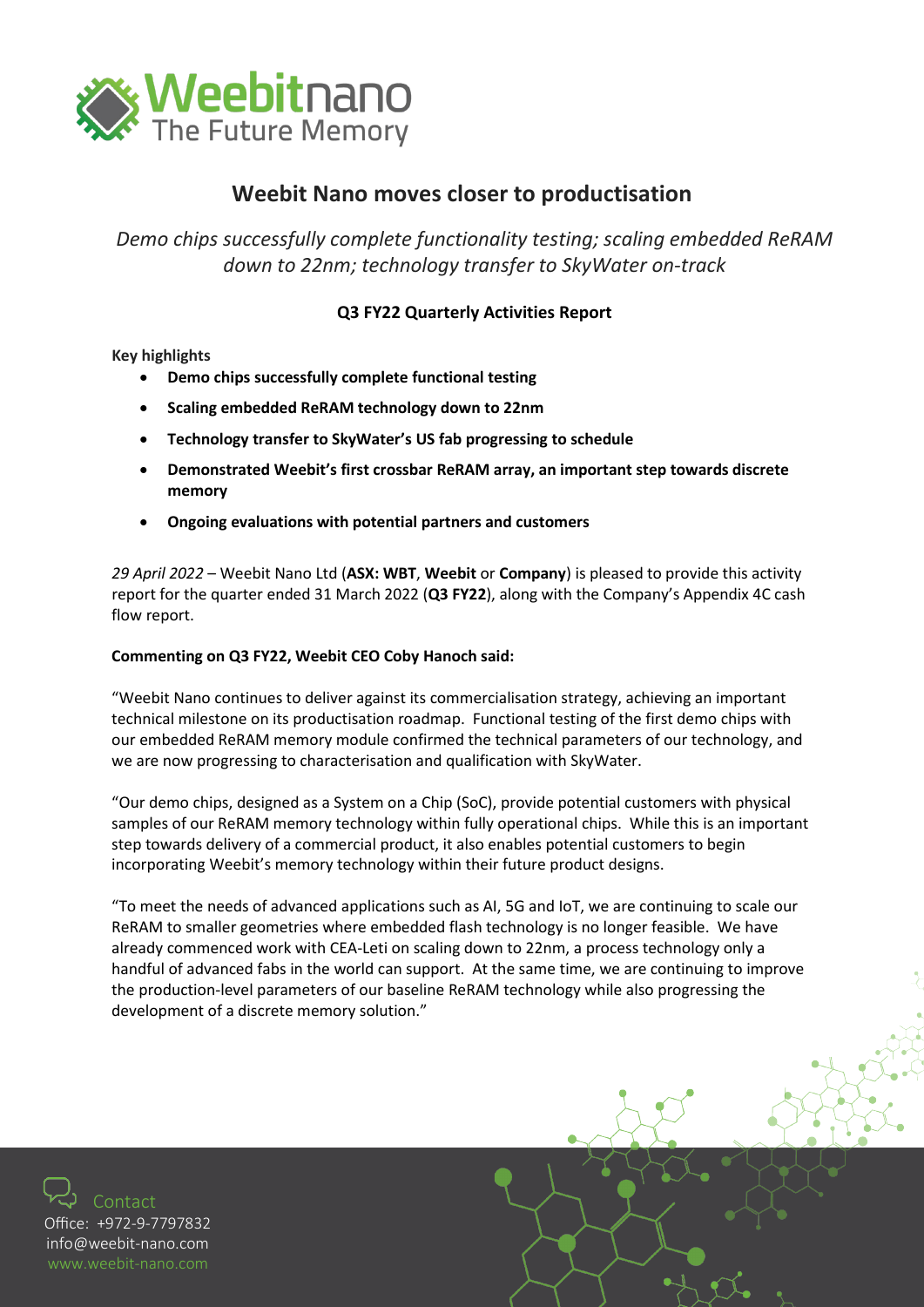

#### **Demo chips complete functional testing**

In early April 2022, Weebit moved closer to delivering a commercial product with the demonstration (demo) chips integrating its embedded ReRAM module successfully completing functional testing. Weebit received the silicon wafers containing the demo chips from manufacturing in December and together with CEA-Leti, sliced the wafers into chips, packaged and extensively tested them.

Testing included set and reset programming and reading of the entire ReRAM array using smart algorithms and various data manipulations. Weebit and CEA-Leti also tested the advanced features of the memory module and the operation of the entire subsystem, confirming the demo chips perform as expected.

Customers can use these demo chips to begin designing Weebit's ReRAM into their SoCs. The demo chips, manufactured at Leti, have now moved to the next step– characterisation and qualification.

#### **Scaling down embedded ReRAM to 22nm**

During the quarter, Weebit commenced scaling its embedded ReRAM technology down to 22nm – an advanced process node for IoT, AI and 5G applications, which only a few of the world's leading fabs support. The Company is working with development partner CEA-Leti to design a full IP memory module integrating a multi-megabit ReRAM block targeting an advanced 22nm Fully Depleted Silicon On Insulator (FD-SOI) process.

This new 22nm program follows the achievement of production-level parameters at 28nm on 300mm wafers last October. Weebit is leveraging its strong balance sheet to accelerate development plans to scale its technology to smaller geometries where existing embedded flash technology is no longer viable, enabling future customers to create new products in advanced geometries.

#### **Technology transfer to SkyWater's US fab on track**

Weebit's transfer of its embedded ReRAM technology to SkyWater's US production fab is on track to tape-out the first demo ReRAM chips by mid-year. While Weebit's technology uses industry standard materials, the semiconductor manufacturing process is complex, requiring adaptation to the specific tools used by each fab.

Following tape-out of the demo chips, technology qualification will begin, which entails extensive testing of manufacturing processes to ensure the repeatability of Weebit's embedded ReRAM at scale. SkyWater will then add Weebit's ReRAM to its 130nm Process Design Kit, enabling SkyWater customers to license Weebit's technology and embed it within new product designs they develop and mass-produce at SkyWater's fab.

Contact Office: +972-9-7797832 [info@weebit](mailto:info@weebit-nano.com)-nano.com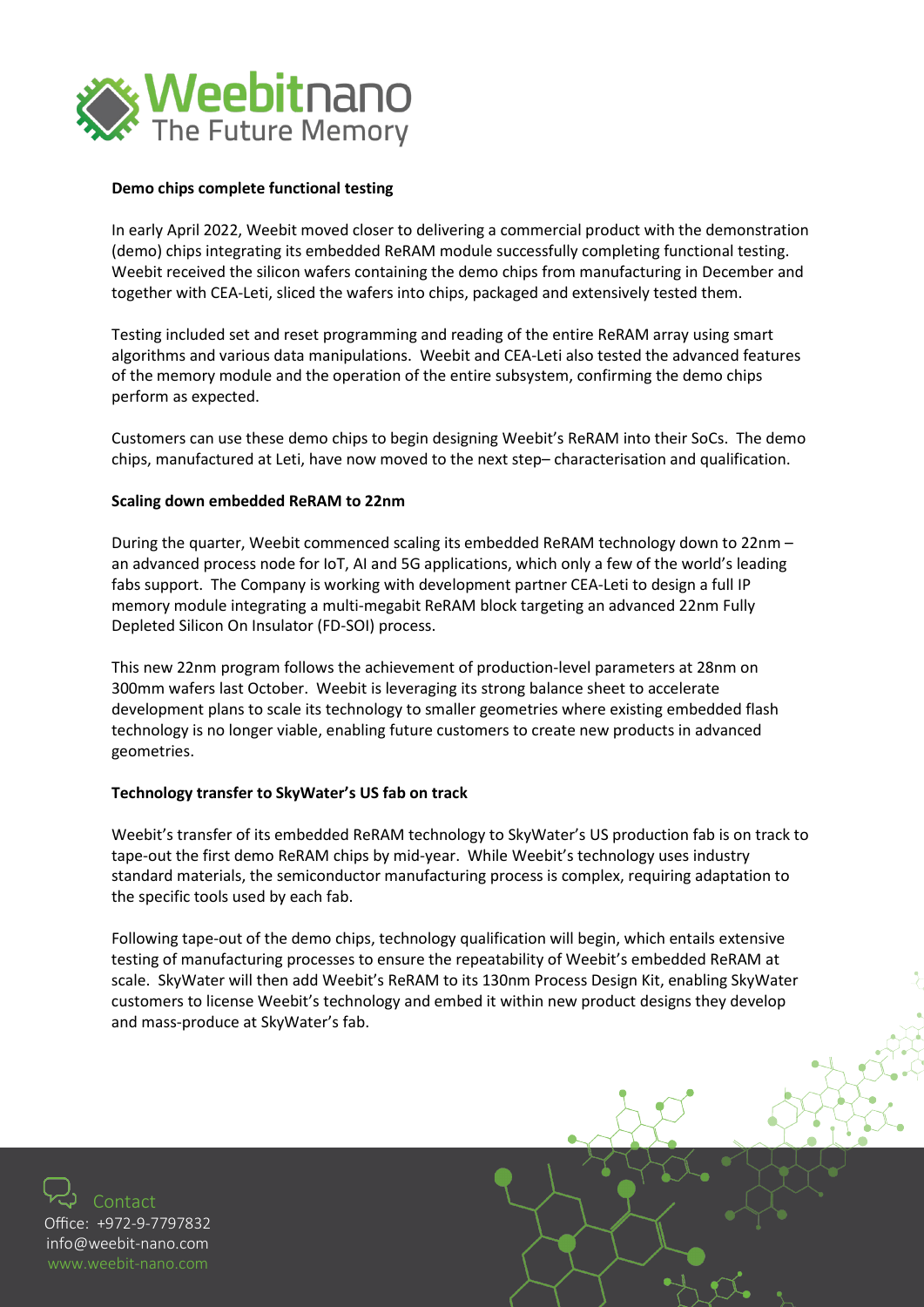

#### **Demonstrated Weebit's first crossbar ReRAM arrays**

In January, Weebit achieved a key technical milestone with CEA-Leti in the development of discrete (stand-alone) NVM chips, demonstrating its first operational Kilobit (Kb) crossbar arrays that combine Weebit's ReRAM technology with a selector. Weebit's crossbar arrays were developed using 1S1R (one selector one resistor) architecture, which in future will enable Weebit's arrays to be stacked in 3D layers to deliver even higher densities.

Weebit's 1S1R crossbar ReRAM architecture has the potential to be used as storage class memory, persistent memory and as a NOR flash replacement, and is also ideal for Machine Learning inmemory computations and neuromorphic computing (Artificial Intelligence).

#### **Evaluations with potential partners and customers**

Technical evaluations and business discussions with potential customers and partners are ongoing. The functional demo chips enable Weebit to demonstrate its embedded ReRAM to potential customers, supporting adoption prior to qualification by enabling potential customers to test and evaluate the technology within their applications and designs.

#### **Summary of Q3 FY22 cash flows**

In Q3 FY22, Weebit Nano received \$8.5 million from the exercising of options. A further \$300K was raised via the issuing of Placement shares to three directors, following shareholder approval as part of last November's capital raising. R&D expenses were offset by a GST refund in France, totaling \$1.9 million, resulting in a cash inflow from R&D of \$759K. Payments to related parties over Q3 FY22 were \$752K, which included fees paid to directors and the CEO's cost of payroll and bonus for the period.

#### **Industry events**

Over Q4 FY22, Weebit will participate at prestigious industry events, including:

- May: Weebit's Chief Scientist Gabriel Molas will present at the International Memory Workshop (IMW) 2022 on ReRAM's high temperature reliability. At the same event, Weebit's CTO Ishai Naveh will participate in a panel session.
- June: Weebit's VP of Marketing & Business Development Eran Briman will present at the New Paradigms for Computing Workshop at CEA-Leti's flagship Leti Innovation Days event on the state of ReRAM.
- June: Weebit's VP Technology Development Amir Regev will discuss emerging materials and technologies for ReRAM at CIMTEC in Italy.

Details about these and other invited papers and events are listed on Weebit's website at [www.weebit-nano.com/events.](https://eur05.safelinks.protection.outlook.com/?url=https%3A%2F%2Favanan.url-protection.com%2Fv1%2Furl%3Fo%3Dhttps%253A%2F%2Fwww.weebit-nano.com%2Fevents%26g%3DY2NhM2NlZDBjMGNjZDQzZA%3D%3D%26h%3DMTA2OGEzYzA0MzQwNWFiYjdiNmMyYTYxYzlmMzRkNGJlNzYyMzUzYjQyYmVkZDU1NWQyZmVlMDdiNWY4ZDAwMA%3D%3D%26p%3DYXAxZTp3ZWViaXQtbmFubzphOm86YzZhYWEyMTk0MWUyN2RkNzJlYzcwMWE3NDkwNzJiMTE6djE6aDpO&data=04%7C01%7Ceran%40weebit-nano.com%7C159d844f114e45e34b7908da1c9fc1ad%7C1dba2622540a4236befc22c3e3a56003%7C0%7C0%7C637853769720487839%7CUnknown%7CTWFpbGZsb3d8eyJWIjoiMC4wLjAwMDAiLCJQIjoiV2luMzIiLCJBTiI6Ik1haWwiLCJXVCI6Mn0%3D%7C3000&sdata=oJ3qZumIRA74WHzZrZaYVvCt2wz5LGcMmDBaBFdeejs%3D&reserved=0)

Contact Office: +972-9-7797832 [info@weebit](mailto:info@weebit-nano.com)-nano.com [www.weebit](http://www.weebit-nano.com/)-nano.com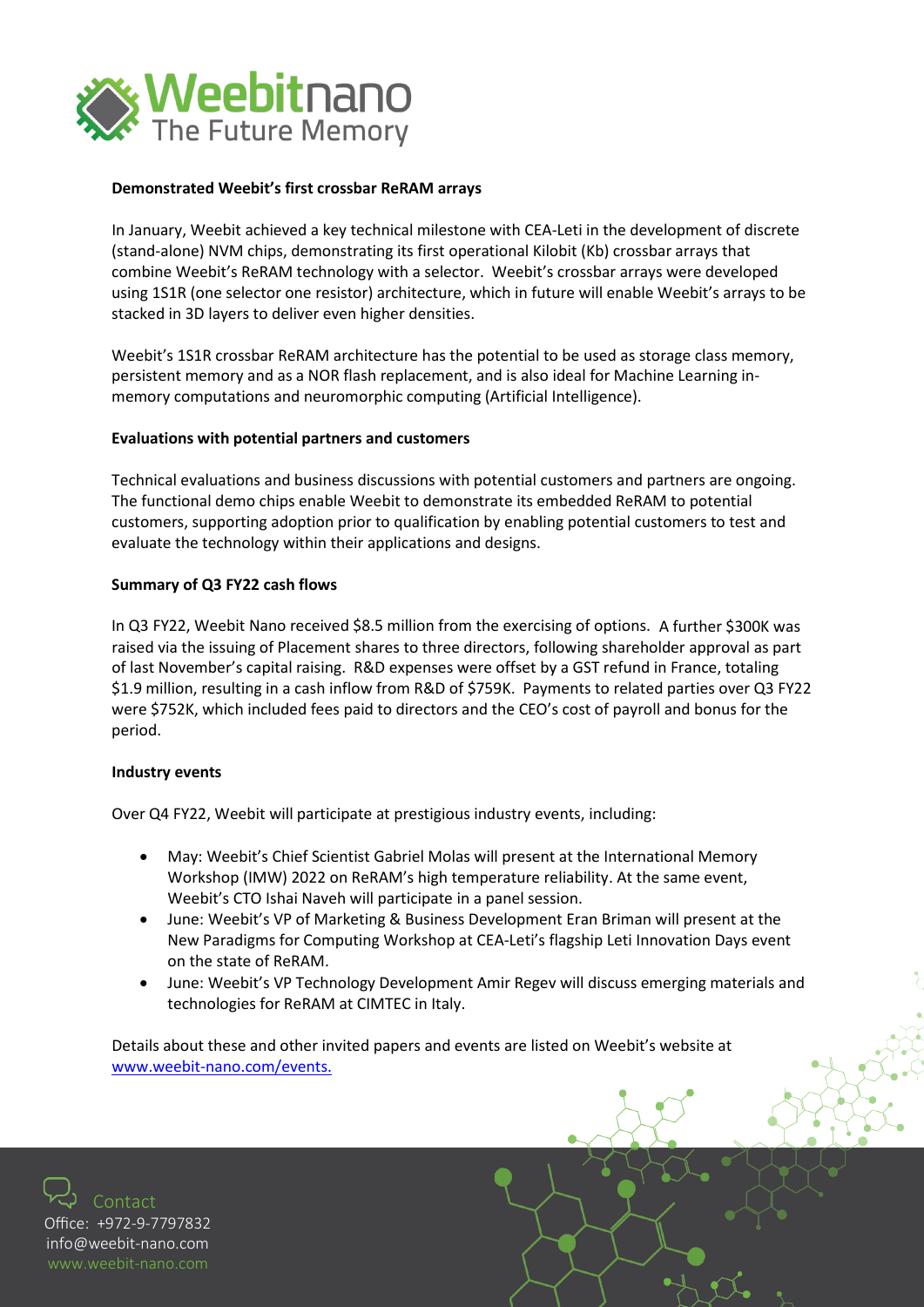

#### **Looking forward**

Weebit remains focused on commercialising its embedded ReRAM memory technology, and is on track to achieve the following milestones by the end of CY22:

- Technology transfer of its technology to SkyWater's US fab and being in advanced stages of qualification;
- Demonstrating the functionality and performance of its embedded ReRAM module;
- Signing new licensing agreements with partners and customers; and,
- Continue scaling its embedded ReRAM to 22nm.

In parallel, Weebit continues to work with CEA-Leti on the development of a solution for the discrete memory market.

#### **Investor briefing details**

CEO Coby Hanoch will participate in a quarterly investor webinar at **4pm AEST on Monday, 2 May 2022**. Participants will have an opportunity to ask questions.

To attend, please pre-register at: **[https://us02web.zoom.us/webinar/register/WN\\_hvW0matQSGWg1ZJjOFo\\_-g](https://us02web.zoom.us/webinar/register/WN_hvW0matQSGWg1ZJjOFo_-g)**

- ENDS -

*This announcement has been authorised for release by the Board of Weebit Nano Limited.* 

#### **For further information, please contact:**

**Investors** Eric Kuret, Market Eye P: +61 417 311 335 E: [eric.kuret@marketeye.com.au](mailto:eric.kuret@marketeye.com.au) 

Media – Australia **Media – US** Tristan Everett, Market Eye **Jen Bernier-Santarini, Weebit Nano** P: +61 403 789 096 P: +1 650-336-4222 E: [tristan.everett@marketeye.com.au](mailto:tristan.everett@marketeye.com.au) E: [jen@weebit-nano.com](mailto:jen@weebit-nano.com) 

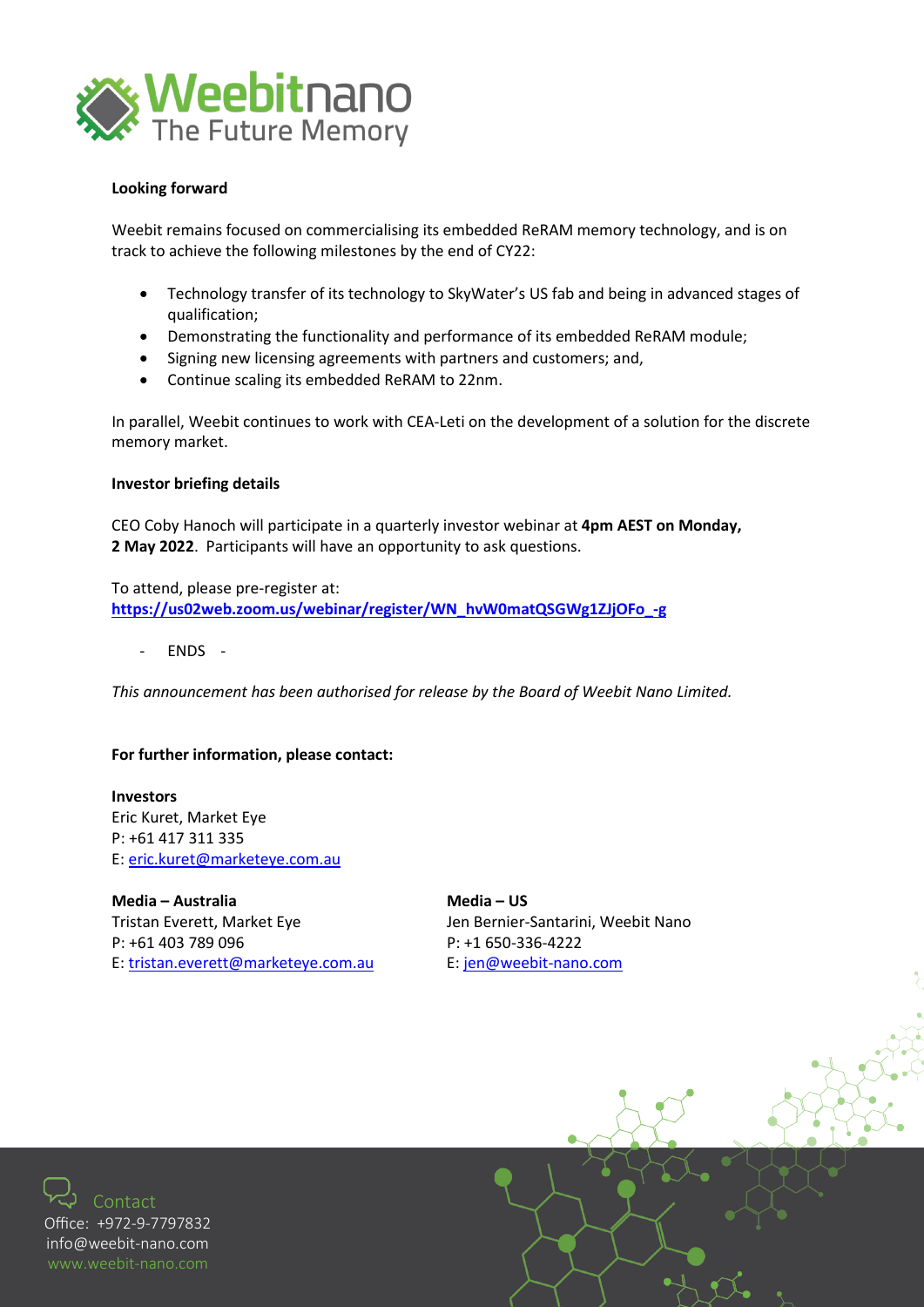

#### **About Weebit Nano Limited**

Weebit Nano Ltd. is a leading developer of next-generation semiconductor memory technology. The company's ground-breaking Resistive RAM (ReRAM) addresses the growing need for significantly higher performance and lower power memory solutions in a range of new electronic products such as Internet of Things (IoT) devices, smartphones, robotics, autonomous vehicles, 5G communications and artificial intelligence.

Weebit's ReRAM allows semiconductor memory elements to be significantly faster, less expensive, more reliable and more energy efficient than those using existing Flash memory solutions. Because it is based on fab-friendly materials, the technology can be quickly and easily integrated with existing flows and processes, without the need for special equipment or large investments.

See: [www.weebit-nano.com](http://www.weebit-nano.com/) or follow us on <https://twitter.com/WeebitNano>

*Weebit Nano and the Weebit Nano logo are trademarks or registered trademarks of Weebit Nano Ltd. in the United States and other countries. Other company, product, and service names may be trademarks or service marks of others.*



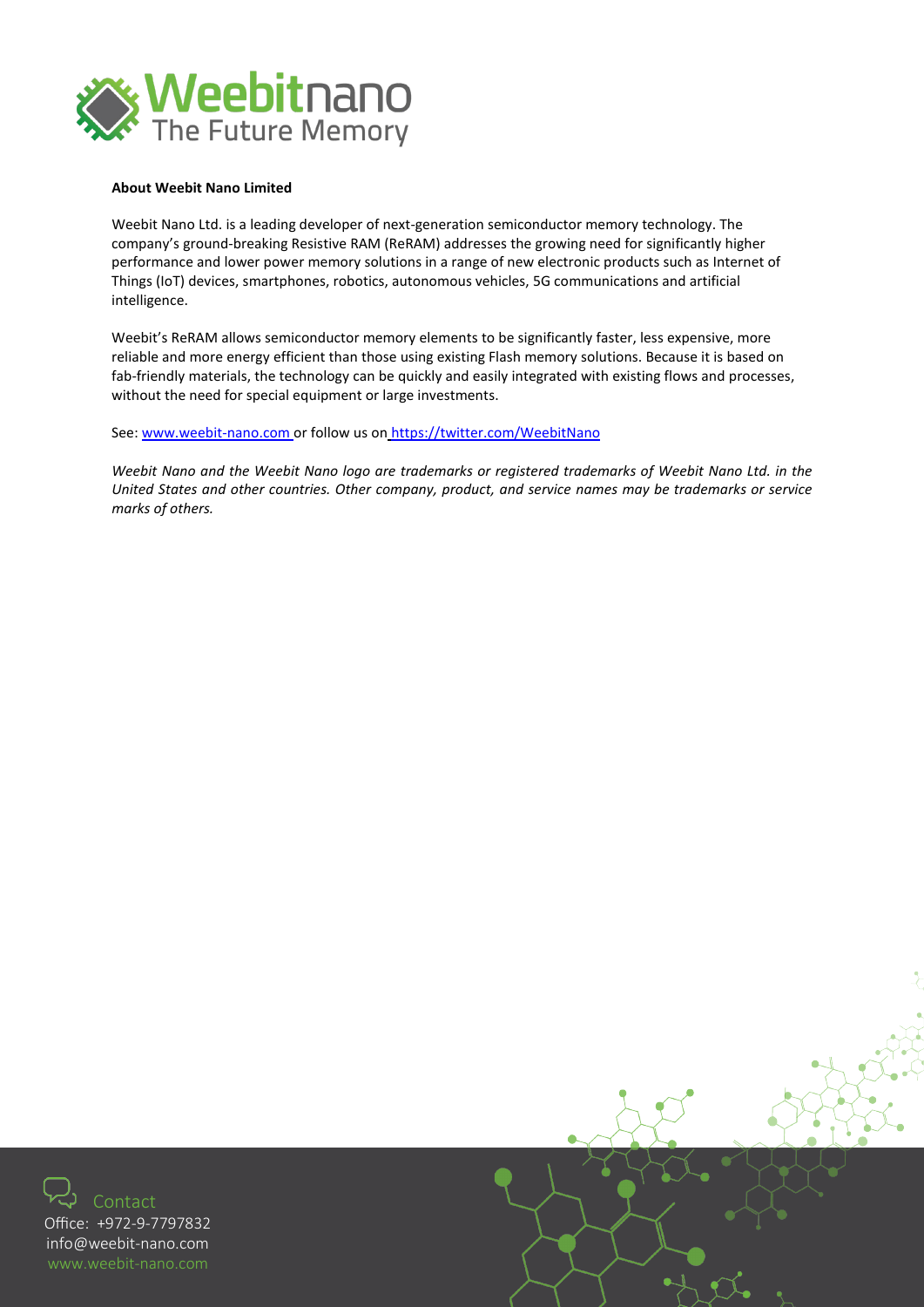# **Appendix 4C**

# **Quarterly cash flow report for entities subject to Listing Rule 4.7B**

## **Name of entity**

Weebit Nano Limited (ASX: WBT)

15 146 455 576 31 March 2022

**ABN Quarter ended ("current quarter")**

|     | <b>Consolidated statement of cash flows</b>         | <b>Current quarter</b><br>\$A'000 | Year to date (9<br>months)<br>\$A'000 |
|-----|-----------------------------------------------------|-----------------------------------|---------------------------------------|
| 1.  | Cash flows from operating activities                |                                   |                                       |
| 1.1 | Receipts from customers                             |                                   |                                       |
| 1.2 | Payments for                                        |                                   |                                       |
|     | (a) research and development                        | 759                               | (13, 077)                             |
|     | product manufacturing and operating<br>(b)<br>costs |                                   |                                       |
|     | advertising and marketing<br>(c)                    | (277)                             | (529)                                 |
|     | leased assets<br>(d)                                | (59)                              | (219)                                 |
|     | staff costs<br>(e)                                  | (2,682)                           | (4, 510)                              |
|     | (f)<br>administration and corporate costs           | (253)                             | (943)                                 |
| 1.3 | Dividends received (see note 3)                     |                                   |                                       |
| 1.4 | Interest received                                   |                                   |                                       |
| 1.5 | Interest and other costs of finance paid            | (21)                              | (24)                                  |
| 1.6 | Income taxes paid                                   |                                   |                                       |
| 1.7 | Government grants and tax incentives                |                                   |                                       |
| 1.8 | Other (provide details if material)                 |                                   |                                       |
| 1.9 | Net cash from / (used in) operating<br>activities   | (2,532)                           | (19, 295)                             |

|     | Cash flows from investing activities |       |      |
|-----|--------------------------------------|-------|------|
| 2.1 | Payments to acquire or for:          |       |      |
|     | entities<br>(a)                      |       |      |
|     | businesses<br>(b)                    |       |      |
|     | property, plant and equipment<br>(c) | (130) | 216) |
|     | investments<br>(d)                   |       |      |
|     | intellectual property<br>(e)         |       |      |
|     | other non-current assets             |       |      |

ASX Listing Rules Appendix 4C (17/07/20) Page 1 + See chapter 19 of the ASX Listing Rules for defined terms.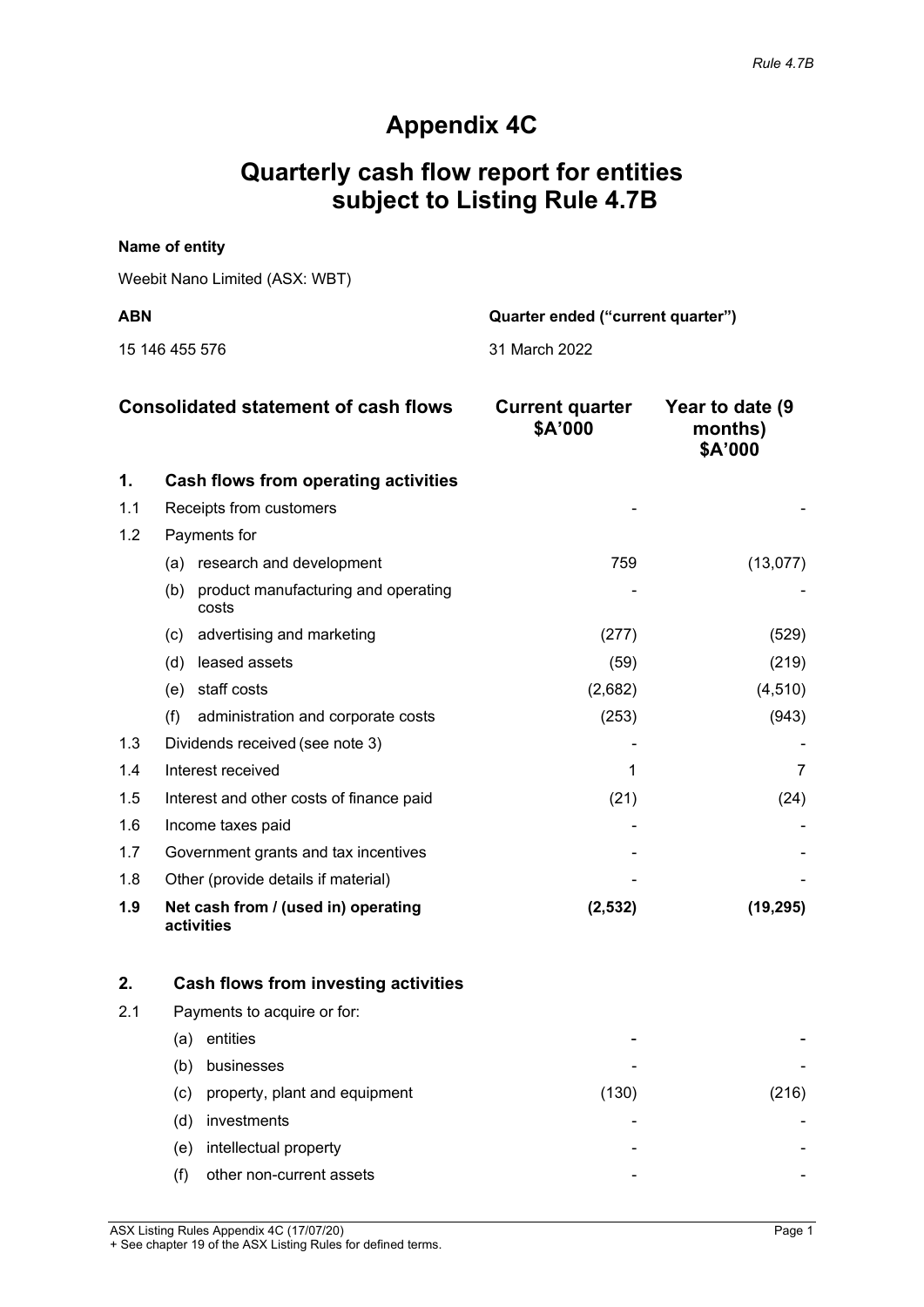|               | <b>Consolidated statement of cash flows</b>       | <b>Current quarter</b><br>\$A'000 | Year to date (9<br>months)<br>\$A'000 |
|---------------|---------------------------------------------------|-----------------------------------|---------------------------------------|
| $2.2^{\circ}$ | Proceeds from disposal of:                        |                                   |                                       |
|               | entities<br>(a)                                   |                                   |                                       |
|               | businesses<br>(b)                                 |                                   |                                       |
|               | property, plant and equipment<br>(c)              |                                   |                                       |
|               | (d)<br>investments                                |                                   |                                       |
|               | intellectual property<br>(e)                      |                                   |                                       |
|               | (f)<br>other non-current assets                   |                                   |                                       |
| 2.3           | Cash flows from loans to other entities           |                                   |                                       |
| 2.4           | Dividends received (see note 3)                   |                                   |                                       |
| 2.5           | Other (provide details if material)               |                                   |                                       |
| 2.6           | Net cash from / (used in) investing<br>activities | (130)                             | (216)                                 |

| 3.   | Cash flows from financing activities                                                          |       |         |
|------|-----------------------------------------------------------------------------------------------|-------|---------|
| 3.1  | Proceeds from issues of equity securities<br>(excluding convertible debt securities)          | 301   | 35,476  |
| 3.2  | Proceeds from issue of convertible debt<br>securities                                         |       |         |
| 3.3  | Proceeds from exercise of options                                                             | 8,476 | 16,531  |
| 3.4  | Transaction costs related to issues of<br>equity securities or convertible debt<br>securities | (277) | (1,220) |
| 3.5  | Proceeds from borrowings                                                                      |       |         |
| 3.6  | Repayment of borrowings                                                                       |       |         |
| 3.7  | Transaction costs related to loans and<br>borrowings                                          |       |         |
| 3.8  | Dividends paid                                                                                |       |         |
| 3.9  | Other (cash received in relation to tax<br>withheld on ESOP)                                  |       | 579     |
| 3.10 | Net cash from / (used in) financing<br>activities                                             | 8,500 | 51,366  |

|     | Net increase / (decrease) in cash and<br>cash equivalents for the period |         |           |
|-----|--------------------------------------------------------------------------|---------|-----------|
| 4.1 | Cash and cash equivalents at beginning of<br>period                      | 47,662  | 21,725    |
| 4.2 | Net cash from / (used in) operating<br>activities (item 1.9 above)       | (2,532) | (19, 295) |
| 4.3 | Net cash from / (used in) investing activities<br>(item 2.6 above)       | (130)   | (216)     |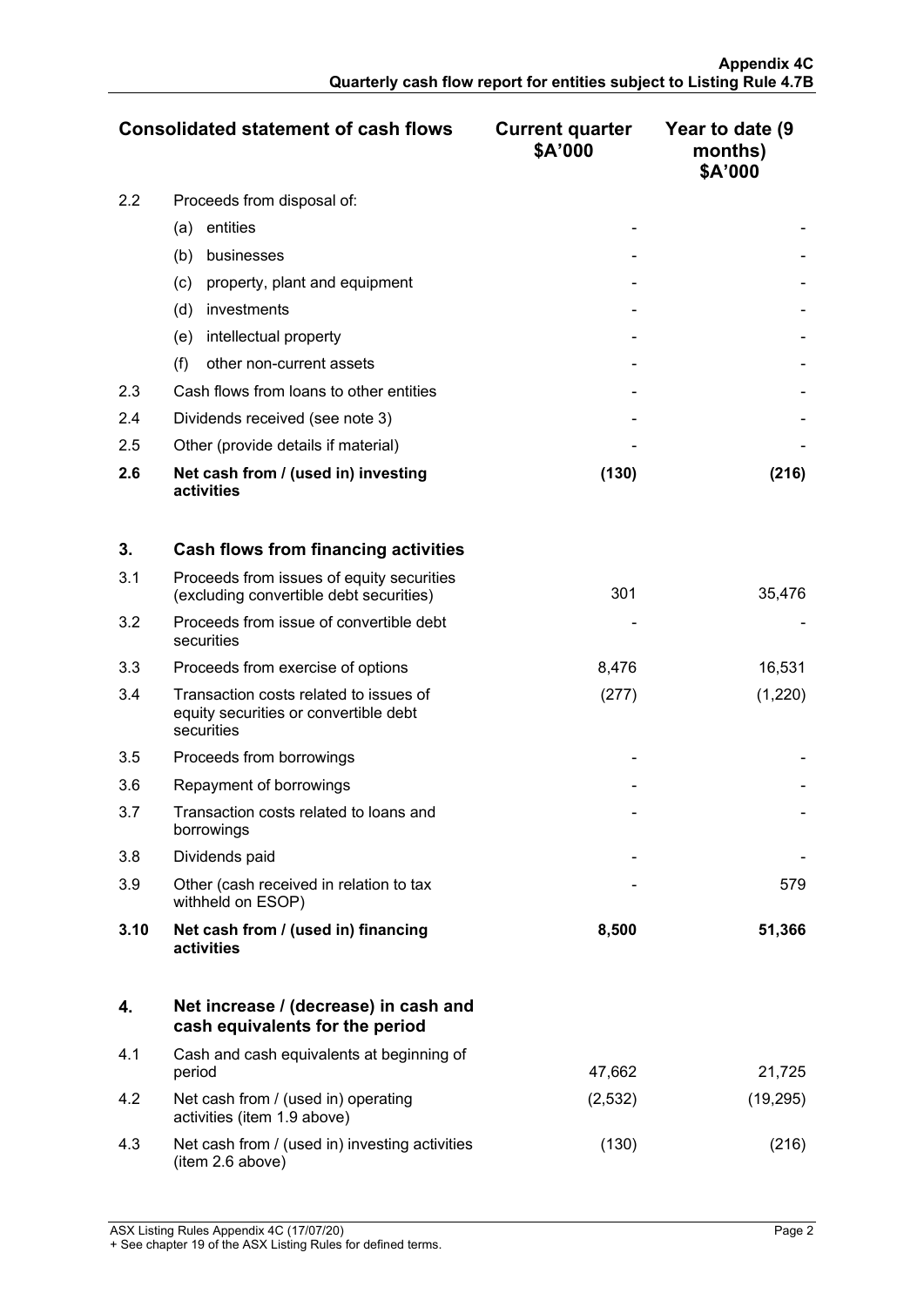|     | <b>Consolidated statement of cash flows</b>                         | <b>Current quarter</b><br>\$A'000 | Year to date (9<br>months)<br>\$A'000 |
|-----|---------------------------------------------------------------------|-----------------------------------|---------------------------------------|
| 4.4 | Net cash from / (used in) financing activities<br>(item 3.10 above) | 8.500                             | 51.366                                |
| 4.5 | Effect of movement in exchange rates on<br>cash held                | (307)                             | 387                                   |
| 4.6 | Cash and cash equivalents at end of<br>period                       | 53,193                            | 53.193                                |

| 5.  | Reconciliation of cash and cash<br>equivalents<br>at the end of the quarter (as shown in the<br>consolidated statement of cash flows) to the<br>related items in the accounts | <b>Current quarter</b><br>\$A'000 | <b>Previous quarter</b><br>\$A'000 |
|-----|-------------------------------------------------------------------------------------------------------------------------------------------------------------------------------|-----------------------------------|------------------------------------|
| 5.1 | <b>Bank balances</b>                                                                                                                                                          | 53.193                            | 47.662                             |
| 5.2 | Call deposits                                                                                                                                                                 |                                   |                                    |
| 5.3 | <b>Bank overdrafts</b>                                                                                                                                                        |                                   |                                    |
| 5.4 | Other (provide details)                                                                                                                                                       |                                   |                                    |
| 5.5 | Cash and cash equivalents at end of<br>quarter (should equal item 4.6 above)                                                                                                  | 53.193                            | 47.662                             |

|                                                                                                                                                             | Payments to related parties of the entity and their<br>associates                          | <b>Current quarter</b><br><b>\$A'000</b> |
|-------------------------------------------------------------------------------------------------------------------------------------------------------------|--------------------------------------------------------------------------------------------|------------------------------------------|
| 6.1                                                                                                                                                         | Aggregate amount of payments to related parties and their<br>associates included in item 1 |                                          |
| 6.2                                                                                                                                                         | Aggregate amount of payments to related parties and their<br>associates included in item 2 |                                          |
| Note: if any amounts are shown in items 6.1 or 6.2, your quarterly activity report must include a description of, and an<br>explanation for, such payments. |                                                                                            |                                          |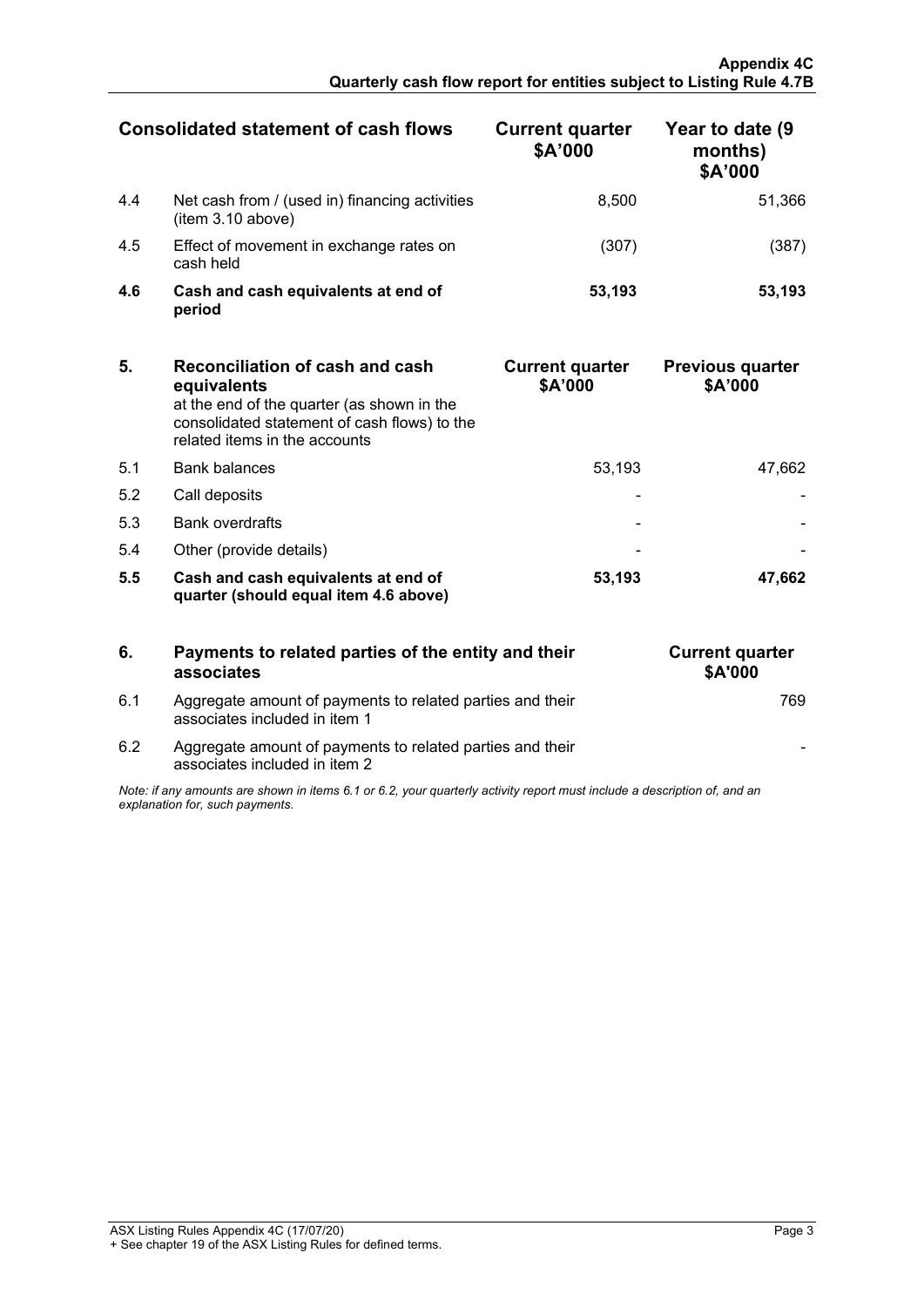| 7.  | <b>Financing facilities</b><br>Note: the term "facility' includes all forms of financing<br>arrangements available to the entity.<br>Add notes as necessary for an understanding of the<br>sources of finance available to the entity.                                                                                                               | <b>Total facility</b><br>amount at quarter<br>end<br>\$A'000 | Amount drawn at<br>quarter end<br>\$A'000 |
|-----|------------------------------------------------------------------------------------------------------------------------------------------------------------------------------------------------------------------------------------------------------------------------------------------------------------------------------------------------------|--------------------------------------------------------------|-------------------------------------------|
| 7.1 | Loan facilities                                                                                                                                                                                                                                                                                                                                      |                                                              |                                           |
| 7.2 | Credit standby arrangements                                                                                                                                                                                                                                                                                                                          |                                                              |                                           |
| 7.3 | Other (please specify)                                                                                                                                                                                                                                                                                                                               |                                                              |                                           |
| 7.4 | <b>Total financing facilities</b>                                                                                                                                                                                                                                                                                                                    |                                                              |                                           |
| 7.5 | Unused financing facilities available at quarter end                                                                                                                                                                                                                                                                                                 |                                                              |                                           |
| 7.6 | Include in the box below a description of each facility above, including the lender, interest<br>rate, maturity date and whether it is secured or unsecured. If any additional financing<br>facilities have been entered into or are proposed to be entered into after quarter end,<br>include a note providing details of those facilities as well. |                                                              |                                           |
|     |                                                                                                                                                                                                                                                                                                                                                      |                                                              |                                           |

| 8.                                                                                                                                                                 | Estimated cash available for future operating activities                                                                                                                                                                        | \$A'000 |  |
|--------------------------------------------------------------------------------------------------------------------------------------------------------------------|---------------------------------------------------------------------------------------------------------------------------------------------------------------------------------------------------------------------------------|---------|--|
| 8.1                                                                                                                                                                | Net cash from / (used in) operating activities (item 1.9)                                                                                                                                                                       | (2,532) |  |
| 8.2                                                                                                                                                                | Cash and cash equivalents at quarter end (item 4.6)                                                                                                                                                                             | 53,193  |  |
| 8.3                                                                                                                                                                | Unused finance facilities available at quarter end (item 7.5)                                                                                                                                                                   |         |  |
| 8.4                                                                                                                                                                | Total available funding (item $8.2 +$ item $8.3$ )                                                                                                                                                                              | 53,193  |  |
| 8.5                                                                                                                                                                | Estimated quarters of funding available (item 8.4 divided by<br>item 8.1)                                                                                                                                                       | 21      |  |
|                                                                                                                                                                    | Note: if the entity has reported positive net operating cash flows in item 1.9, answer item 8.5 as "N/A". Otherwise, a<br>figure for the estimated quarters of funding available must be included in item 8.5.                  |         |  |
| 8.6                                                                                                                                                                | If item 8.5 is less than 2 quarters, please provide answers to the following questions:                                                                                                                                         |         |  |
|                                                                                                                                                                    | 8.6.1<br>Does the entity expect that it will continue to have the current level of net operating<br>cash flows for the time being and, if not, why not?                                                                         |         |  |
|                                                                                                                                                                    | Answer:                                                                                                                                                                                                                         |         |  |
| The company received a significant GST (R&D related) refund of AUD 1,900,000 from the<br>French Government this quarter generating cash from operating activities. |                                                                                                                                                                                                                                 |         |  |
|                                                                                                                                                                    | 8.6.2<br>Has the entity taken any steps, or does it propose to take any steps, to raise further<br>cash to fund its operations and, if so, what are those steps and how likely does it<br>believe that they will be successful? |         |  |
|                                                                                                                                                                    | Answer:                                                                                                                                                                                                                         |         |  |
|                                                                                                                                                                    | 8.6.3<br>Does the entity expect to be able to continue its operations and to meet its business<br>objectives and, if so, on what basis?                                                                                         |         |  |
|                                                                                                                                                                    | Answer:                                                                                                                                                                                                                         |         |  |
|                                                                                                                                                                    | Note: where item 8.5 is less than 2 quarters, all of questions 8.6.1, 8.6.2 and 8.6.3 above must be answered.                                                                                                                   |         |  |
|                                                                                                                                                                    |                                                                                                                                                                                                                                 |         |  |